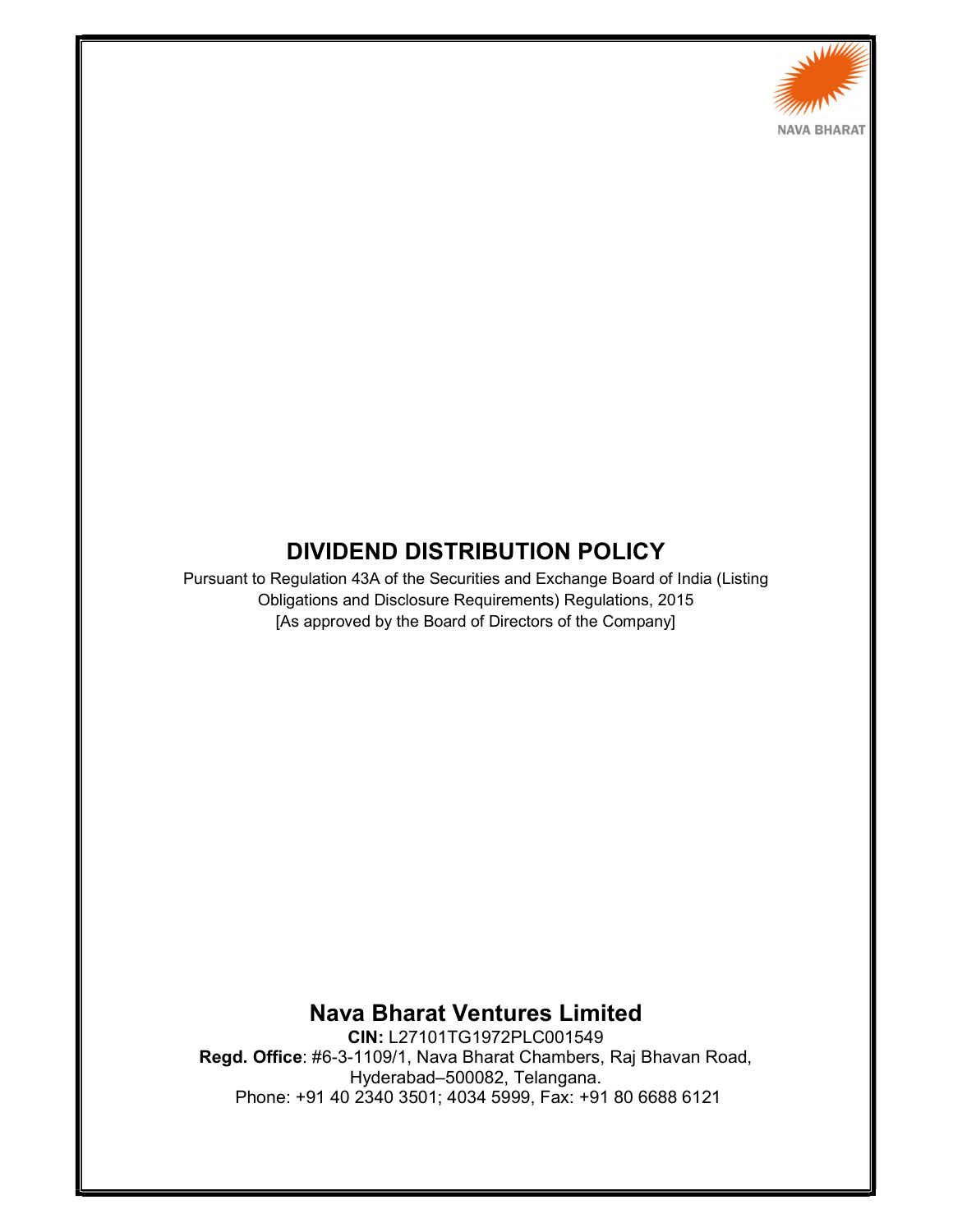

## **Index**

- Objective
- Definitions
- Background
- ❖ Parameters
- Review
- Limitation and Amendment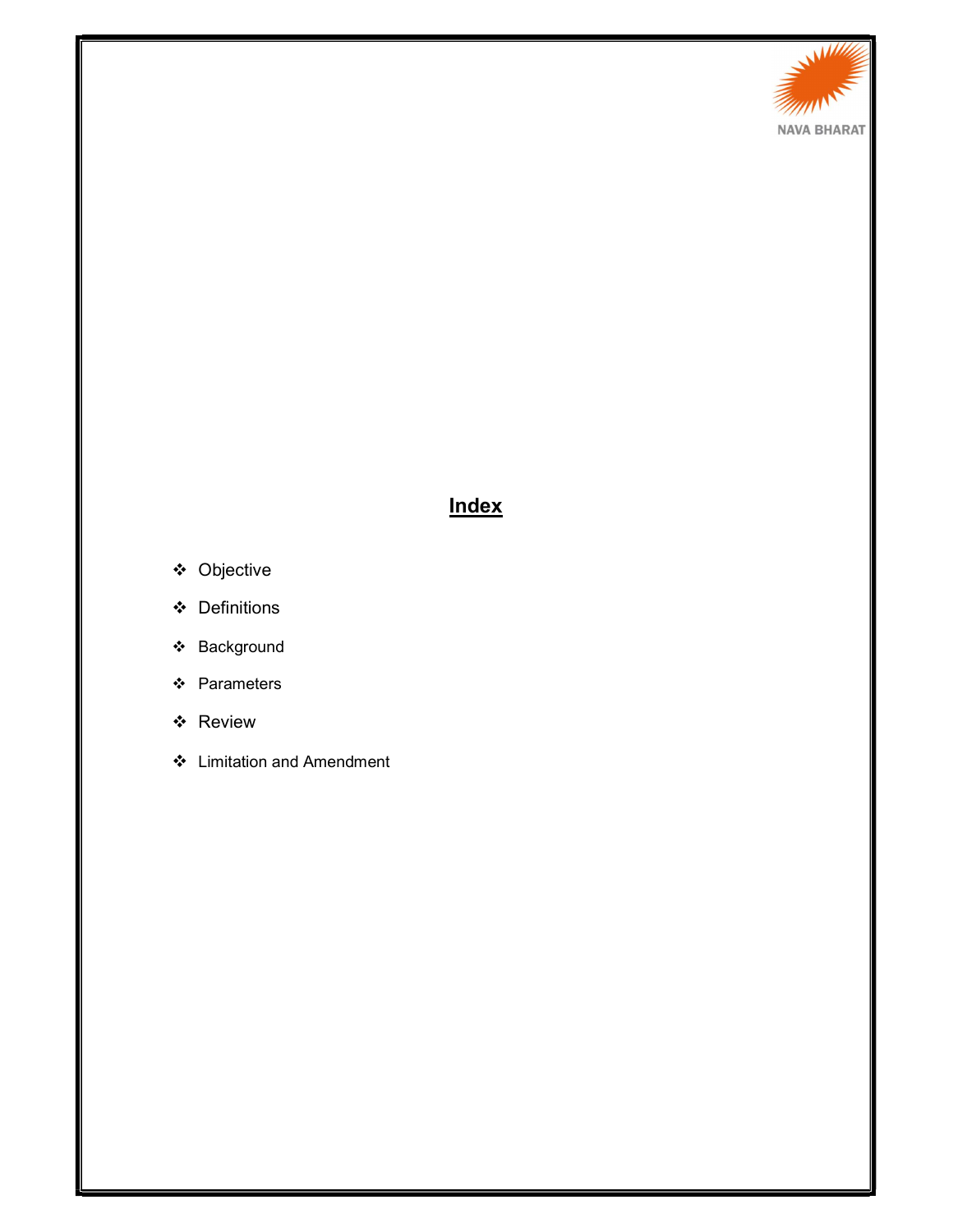## 1. Objective



The objective of this policy is to set out para meters for distribution of dividend and other related matters as defined in/ in line with Regulation 43A of the Securities and Exchange Board of India (Listing Obligations and Disclosure Requirements) Regulations, 2015, ("the Regulations") (including any statutory modification(s) or reenactment(s) thereof) and any other laws and regulations as may be applicable to the Company.

This policy is framed in accordance with the requirements of Regulation 43A of the Regulations and other applicable provisions of the Companies Act, 2013 ("the Act") and is adopted by the Board of directors ("the Board") of Nava Bharat Ventures Limited ("the Company") for the distribution of dividend by the Company.

### 2. Definitions

The terms referred to in the policy will have the same meaning as defined under the Act and the Rules made thereunder and the Regulations.

## 3. Background

Securities and Exchange Board of India ("SEBI") has, vide its notifications from time to time amended the Regulations by inserting Regulation 43A after Regulation 43. As per Regulation 43A, the top one thousand listed entities based on market capitalization (calculated as on March 31 of every financial year) are required to formulate a dividend distribution policy, which shall be disclosed in the website of the Company and a web-link shall be provided in the annual report of the Company every year.

This Policy sets out the parameters that shall be taken into account by the Board of Directors of the Company to determine the distribution of dividend to its shareholders and/or retaining profits earned by the Company. The Board of directors may in extraordinary circumstances, deviate from the parameters listed in this policy.

### 4. Parameters

## a. The circumstances under which the shareholders may or may not expect dividend;

The Company shall comply with the relevant statutory requirements that are applicable to the Company in declaring dividend or retained earnings. Generally, the Board shall determine the dividend for a particular period after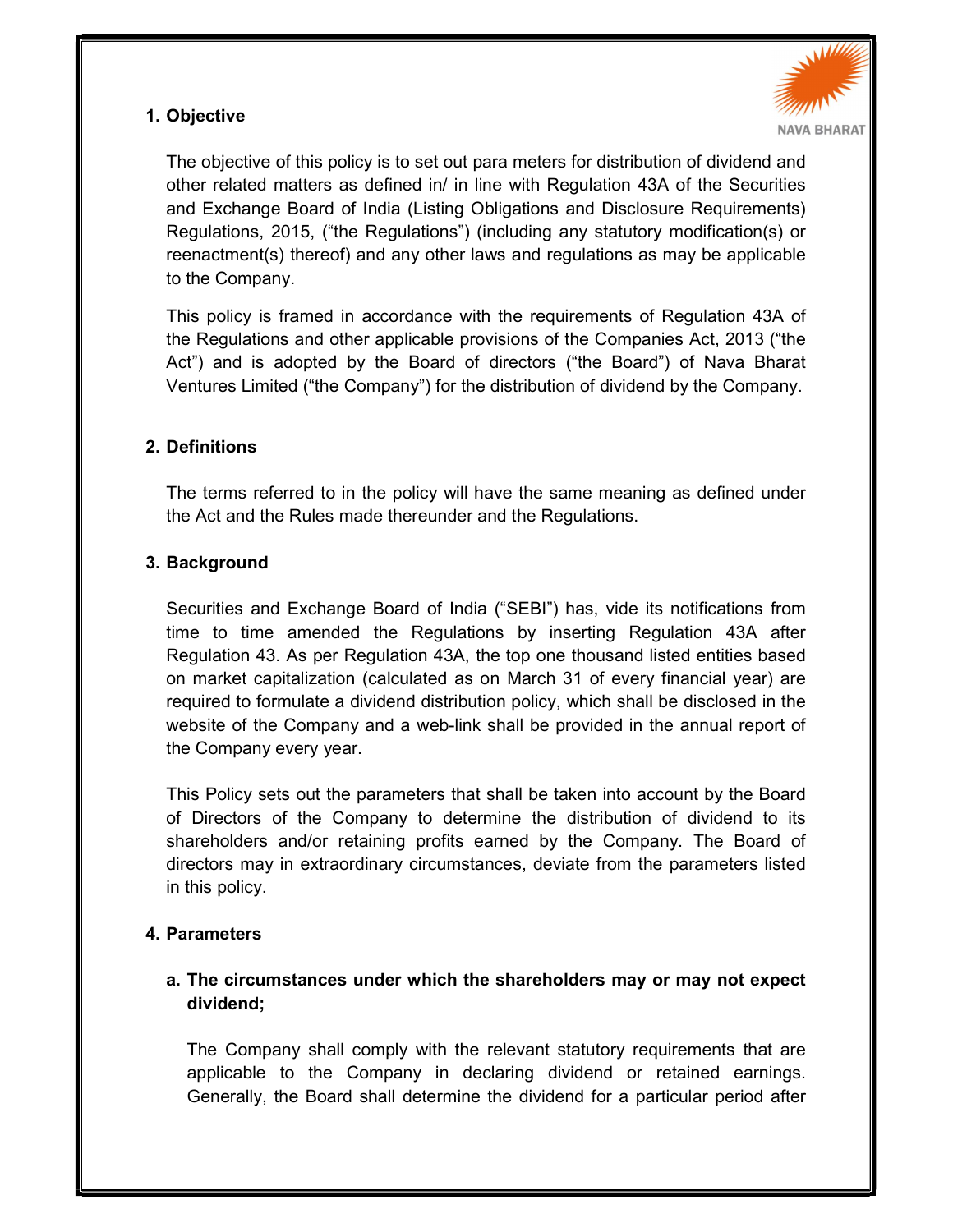

taking into consideration the financial performance of the Company, the advice of executive management and other parameters described in this policy.

## b. The financial parameters/internal factors that shall be considered while declaring dividend;

The Board of directors of the Company shall consider the following financial parameters/ internal factors while declaring dividend or recommending dividend to shareholders:

- $\triangleright$  Capital allocation plans including:
	- Expected cash requirements of the Company towards working capital and capital expenditure in technology & Infrastructure etc.;
	- Investments required towards execution of the Company's strategy;
	- Funds required for any acquisitions that the Board of directors may approve; and
	- Any share buy-back plans.
- $\triangleright$  Minimum cash required for contingencies or unforeseen events;
- $\triangleright$  Funds required to service any outstanding loans;
- $\triangleright$  Liquidity and return ratios;
- $\triangleright$  Any other significant developments that require cash investments.

### c. External factors that shall be considered for declaration of dividend;

The Board of directors of the Company shall consider the following external factors while declaring dividend or recommending dividend to shareholders:

- Any significant changes in macro-economic environment affecting India or the geographies in which the Company operates or the business of the Company or its clients;
- Any political, tax and regulatory changes in the geographies in which the Company operates;
- Any significant change in the business or technological environment resulting in the Company making significant investments to effect the necessary changes to its business model;
- Any changes in the competitive environment requiring significant investment.